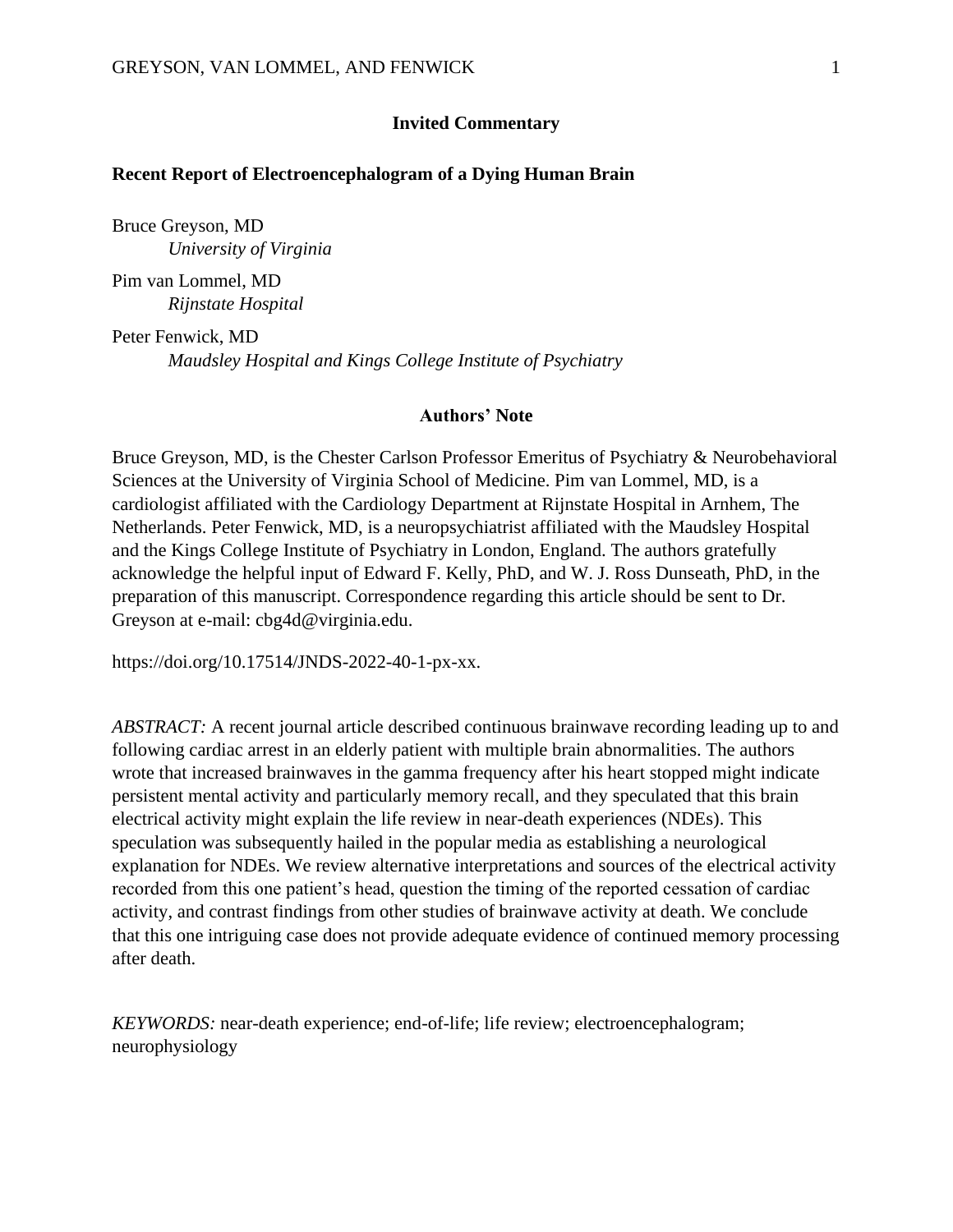In February 2022, Vicente et al. published an article in *Frontiers in Aging Neuroscience*  that described continuous electroencephalography (EEG) recording in an 87-year-old patient who unexpectedly suffered a cardiac arrest after traumatic bilateral subdural hematoma (bleeding between the brain and the skull) and status epilepticus (a prolonged seizure or series of seizures without regaining brain function). They reported that brainwaves in the delta, beta, alpha, and gamma frequency ranges were decreased, but a higher percentage of relative gamma power was observed compared to the interictal interval (the period between seizures), and cross-frequency coupling (interactions between brainwaves at differences frequency bands) revealed modulation of left-hemispheric gamma activity by alpha and theta rhythms.

The authors wrote with appropriate caution: "Given that cross-coupling between alpha and gamma activity is involved in cognitive processes and memory recall in healthy subjects, it is intriguing to speculate that such activity could support a last 'recall of life' that may take place in the near-death state" (Vicente et al., 2022, p. 9). To their credit, Vicente et al. appropriately ended their report acknowledging that the lack of any normal brain electrical activity recorded from the patient that could serve as a baseline for comparison cast doubts on any interpretation of the findings (2022, p. 9). However, subsequent mainstream media reports went far beyond the authors' modest statement that "it is intriguing to speculate" and proclaimed that this single case proved that near-death experiences (NDEs) were explained entirely by brain electrical activity persisting for several minutes after cardiac arrest. Although we agree that this case report is intriguing, we believe the data from this patient do not suggest that brain electrical activity is responsible for the life review often reported to occur in NDEs.

#### **Gamma Oscillations: Their Presence in the Dying Process and Their Source**

Vicente et al. (2022) reported that the patient displayed a temporary increase in gamma power when bilateral hemispheric activity ceased but that it declined after what the authors described as cardiac arrest. In other words, the EEG recorded from this patient did *not* show the increase in absolute gamma activity after cardiac arrest that was speculated to be responsible for (at least) the life review but, rather, showed a *reduction* in absolute gamma waves after cardiac arrest. It was only the *relative* amount of gamma that was increased compared to alpha, beta, and delta. That is, all brain activity fell off after cardiac arrest, but because brainwaves in the alpha, beta, and delta bands decreased faster than gamma, the percent of residual activity that was in the gamma range was greater relative to the other frequencies.

Regarding the source of gamma oscillations, Vicente et al. noted that increased gamma power and long-range gamma synchronization have been identified in conscious perception—but increased gamma power and synchronization have also been found across the cortex in association with a wide variety of brain circumstances (Muthukumaraswamy, 2013) ranging from ongoing pain (Schulz et al., 2015) to preparation for and execution of movements (Ulloa, 2022). To their credit, Vicente et al. listed several reasons not to place too much importance on this one patient's EEG. They noted first that the patient's traumatic brain injury and subdural hematoma may have idiosyncratically influenced brain electrical activity, including gamma waves. Second, they recognized that the patient's anesthesia-induced loss of consciousness might have influenced his gamma and other electrical activity. Third, they acknowledged that the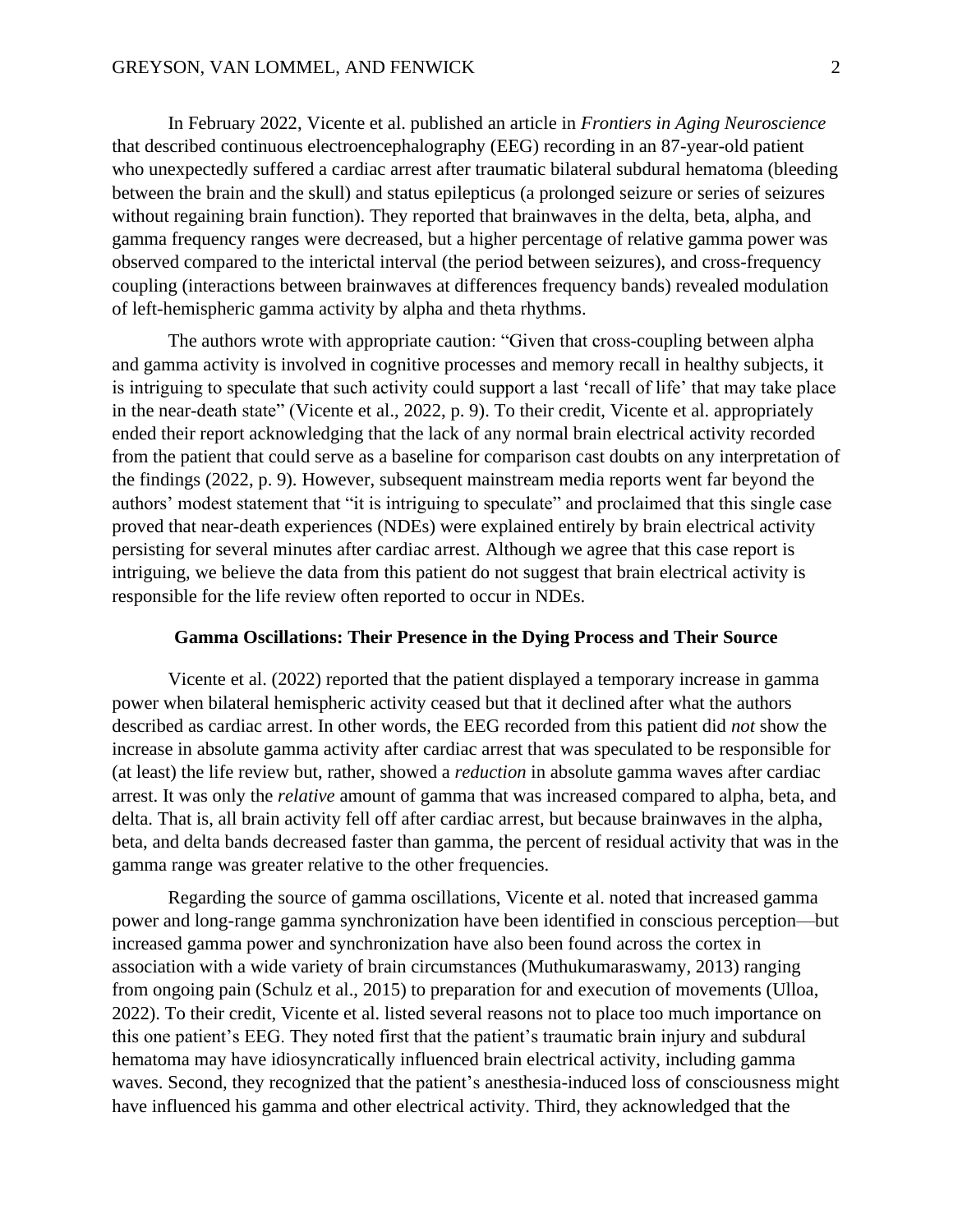#### GREYSON, VAN LOMMEL, AND FENWICK 3

dissociative drugs given to the patient may have likewise played a role in his brain electrical activity, including gamma oscillations. Fourth, they noted that the anticonvulsant drugs given to control the patient's seizures may have had similar effects on his EEG. And fifth, they recognized that the patient's asphyxia (lack of oxygen) and hypercapnia (excess of carbon dioxide) are also conditions known to influence brain electrical activity, including gamma waves. These confounding variables suggest the possibility that the relative increase in gamma oscillations seen following cardiac arrest in this patient might have been associated with one or more of the specific circumstances in this patient's case rather than having been generalizable to all dying patients.

Furthermore, there are questions about whether the gamma waves recorded in the EEG entirely reflected the patient's brain activity or were at least in part measuring his muscle contractions. Contamination of EEG recordings by muscle artifact is a well-recognized problem, as electromyographic activity can masquerade as electrical activity originating in the brain, especially in the high-frequency gamma range, leading to erroneous estimates of EEG spectral power and coherence (Fitzgibbon et al., 2013; Goncharova et al., 2003; Pope et al., 2009). The peak power of the gamma oscillations recorded from this patient between burst suppression and cardiac arrest was in the upper gamma range, between 40 and 120 Hz, which is typical of muscle activity rather than signals coming from the brain; and it occurred primarily on the frontal and temporal electrodes, where muscle artifact is most often found. These data suggest that the recorded gamma waves may not have been generated from the brain after all but, rather, from frontalis and temporalis muscle activity. Spatial maps of high-frequency activity are important in identifying muscle contamination in the EEG (Muthukumaraswamy, 2013). Vincente et al.'s use of the global EEG output to calculate the relative and absolute power of the frequency bands obscures any spatial information about the source of those electrical signals.

### **Determination of Cardiac Arrest**

Vicente et al. (2022) described electroencephalographic changes at the moment of, and following, cardiac arrest, which they defined as "the abrupt loss of heart function measured by the inability to obtain pulse activity in the ECG [electrocardiogram]" (pp. 2-3). They wrote that the patient developed a ventricular tachycardia (rapid heart rate) with apneustic respirations (abnormal breathing caused by damage to the pons or upper medulla as a result of traumatic brain injury) and a clinical cardiorespiratory arrest. Indeed, the illustration in their paper showed the patient having ventricular tachycardia, but it also showed continued heart electrical activity in the electrocardiogram past the moment in the figure that the authors specified as the time of the cardiac arrest. The patient developed a very low blood pressure due to the ventricular tachycardia, which can cause hypoxia (low flow of oxygen) in the brain, but not anoxia (absence of oxygen), as in ventricular fibrillation. Thus, at the time of the changes in brain electrical activity, the patient had not in fact experienced cardiac arrest but was continuing to show some cardiac activity on the ECG.

# **Prior Studies of Brain Function in Cardiac Arrest**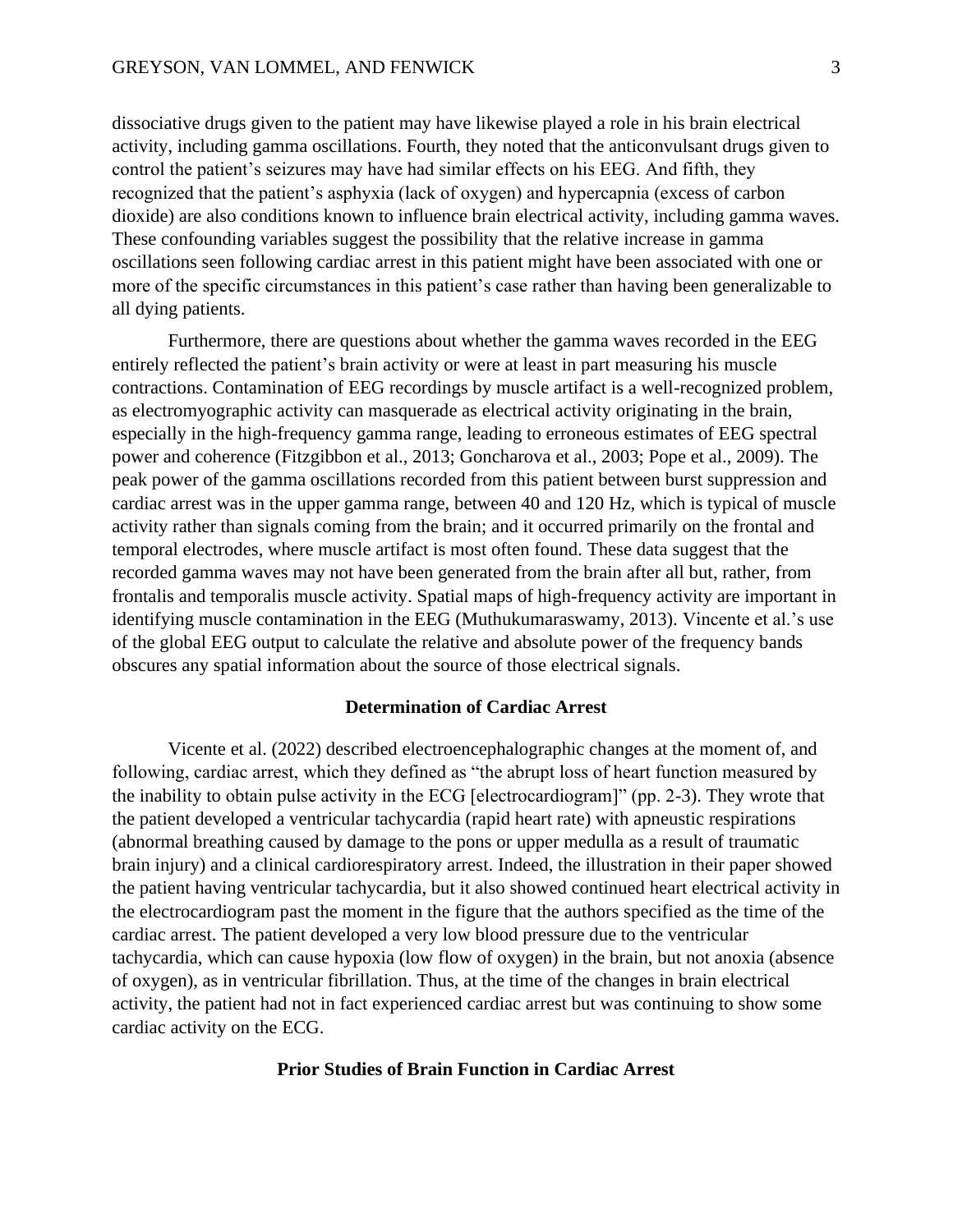### GREYSON, VAN LOMMEL, AND FENWICK 4

Vicente et al. (2022) wrote that systematic research about brain activity during the process of dying has never been conducted. However, decades of clinical experience and research have established clearly that after about 8 seconds following the onset of cardiac arrest, brain activity decreases, and after about 18 seconds, it shows a flatline EEG (Clute & Levy, 1990; de Vries et al., 1998; Losasso et al., 1992; van Lommel, 2011).

Medical professionals have previously reported cases in which the electrical activity of patients' brains was measured during cardiac arrest, for example during surgery with EEG monitoring. Following the cardiac arrest, the EEG flatlined after an average of 15 seconds and remained flat despite external resuscitation (Clute & Levy, 1990; Hossmann & Kleihues, 1973; Losasso et al., 1992; Moss & Rockoff, 1980).

Monitoring of the electrical activity of the cortex through the EEG has shown that the first changes due to ischemia (inadequate blood supply) during induced cardiac arrest in humans are detected an average of 6.5 seconds after circulatory arrest. When the absence of blood flow to the brain prevents the supply of glucose and oxygen, a neuron's first symptom will be the inability to maintain its membrane potential, resulting in the loss of neuronal function (van Dijk, 2004). The acute loss of electrical and synaptic activity in neurons can be seen as the cell's inbuilt defense and energy-saving response and is called a "pilot light state." When the electrical functions of neurons cease, the remaining energy sources can be very briefly deployed for the cell's survival. With prolongation of the cerebral ischemia, progression to a flatline EEG always occurs within 10 to 20 seconds from the onset of cardiac arrest (Clute & Levy, 1990; de Vries et al., 1998; Losasso et al., 1992; Parnia & Fenwick, 2002), and the EEG remains flat during the cardiac arrest until cardiac output has been restored by defibrillation (Fischer & Hossmann, 1996; Marshall et al., 2001).

Furthermore, in a prospective research study, Norton et al. (2017) monitored continuous EEG and cardiac function in four intensive care unit (ICU) patients after life-sustaining therapy was withdrawn. In three of those four patients, prior to the cessation of arterial blood pressure and ECG activity, their EEGs showed inactivity—defined as amplitude of less than  $2\mu$ V, according to recommended guidelines for EEG testing in brain death. In the fourth patient, after ECG activity had stopped, the EEG showed infrequent single delta bursts for more than 10 minutes. The residual EEG activity reported in this study was insufficient to produce the kind of coherent, complex, conscious experience characteristic of NDEs (Colombo et al., 2019).

In summary, following what Vicente et al. (2022) described as cardiac arrest in this one patient, the EEG showed that brain activity decreased, with gamma activity decreasing more slowly than alpha, beta, and delta activity; the detected gamma activity may actually have been a reflection of muscular activity rather than brain activity; the point at which the authors had specified cardiac arrest actually was followed by further heart activity; and extensive research on numerous other patients has indicated that following the cessation of heart activity, brain activity—especially of a nature capable of generating the kind of coherent, complex, conscious experience characteristic of NDEs—discontinues within about 20 seconds. For all these reasons, the recent paper by Vicente et al. (2022) is, as the authors wrote, intriguing enough to stimulate speculation, but not evidential enough to suggest a neurological basis for NDEs.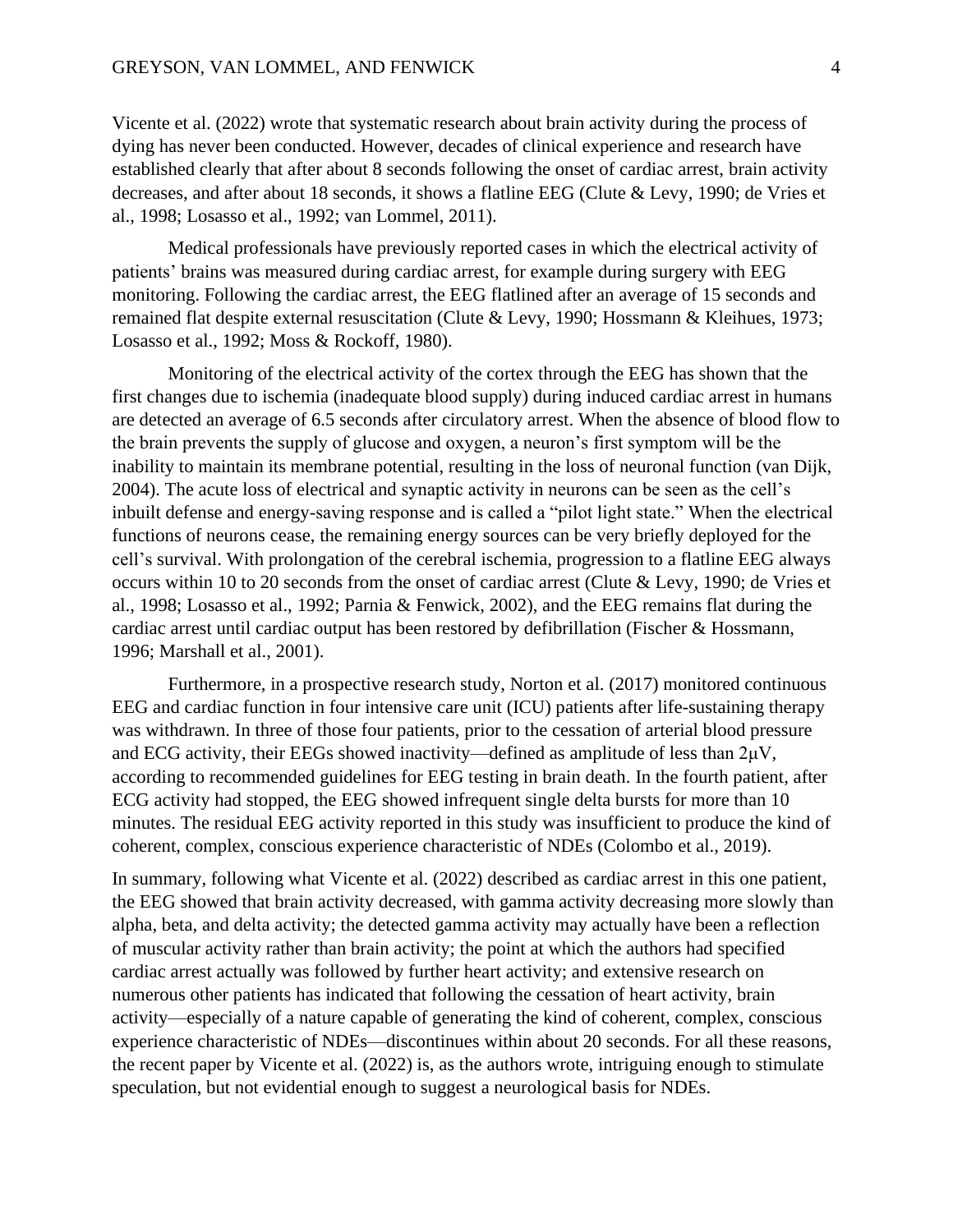### **References**

- Clute H. L., & Levy, W. J. (1990). Electroencephalographic changes during brief cardiac arrest in humans. *Anesthesiology, 73,* 821–825. https://doi.org/10.1097/00000542-199011000- 00004
- Colombo, M. A., Napolitani, M., Boly, M., Olivia Gosseries, O., Casarotto, S., Rosanova, M., Brichant, J.-F., Boveroux, P., Rex, S., Laureys, S., Massimini, M., Chieregato, A., & Sarasso, S. (2019). The spectral exponent of the resting EEG indexes the presence of consciousness during unresponsiveness induced by propofol, xenon, and ketamine. *NeuroImage, 189,* 631–644. https://doi.org/10.1016/j.neuroimage.2019.01.024
- de Vries, J. W., Bakker, P. F. A., Visser, G. H., Diephuis, J. C., & van Huffelen, A. C. (1998). Changes in cerebral oxygen uptake and cerebral electrical activity during defibrillation threshold testing. *Anesthesia and Analgesia, 87,* 16–20. https://doi.org/10.1213/00000539-199807000-00005
- Fischer, M., Hossmann, K.-A. (1996). Volume expansion during cardiopulmonary resuscitation reduces cerebral no-reflow. *Resuscitation, 32,* 227–240. https://doi.org/10.1016/0300- 9572(96)00953-7
- Fitzgibbon, S. P., Lewis, T. W., Powers, D. M. W., Whitham, E. W., Willoughby, J. O., & Pope, K. P. (2013). Surface Laplacian of central scalp electrical signals is insensitive to muscle contamination. *IEEE Transactions on Biomedical Engineering, 60,* 4–9. https://doi.org/10.1109/TMBE.2012.2195662
- Goncharova, I. I., McFarland, D. J., Vaughan, T. M., & Wolpaw, J. R. (2003). EMG contamination of EEG: Spectral and topographical characteristics. *Clinical Neurophysiology, 114,* 1580–1593. https://doi.org/10.1016/S1388-2457(03)00093-2
- Hossmann, K.-A., Kleihues, P. (1973). Reversibility of ischemic brain damage. *Archives of Neurology, 29,* 375–384. https://doi.org/10.1001/archneur.1973.00490300037004
- Losasso, T. J., Muzzi, D. A., Meyer, F. B., & Sharbrough, F. W. (1992). Electroencephalographic monitoring of cerebral function during asystole and successful cardiopulmonary resuscitation. *Anesthesia and Analgesia, 75,* 1021–1024. https://doi.org/10.1213/00000539-199212000-00025
- Marshall, R. S., Lazar, R. M., Pile-Spellman, J., Young, W. L., Duong, D. H., Joshi, S., & Ostapkovich, N. (2001) Recovery of brain function during induced cerebral hypoperfusion. *Brain, 124,* 1208–1217. https://doi.org/10.1093/brain/124.6.1208
- Moss, J., Rockoff, M. (1980). EEG monitoring during cardiac arrest and resuscitation. *Journal of the American Medical Association, 244,* 2750–2751. http://ovidsp.ovid.com/ovidweb.cgi?T=JS&PAGE=reference&D=med2&NEWS=N&AN  $=7441862$